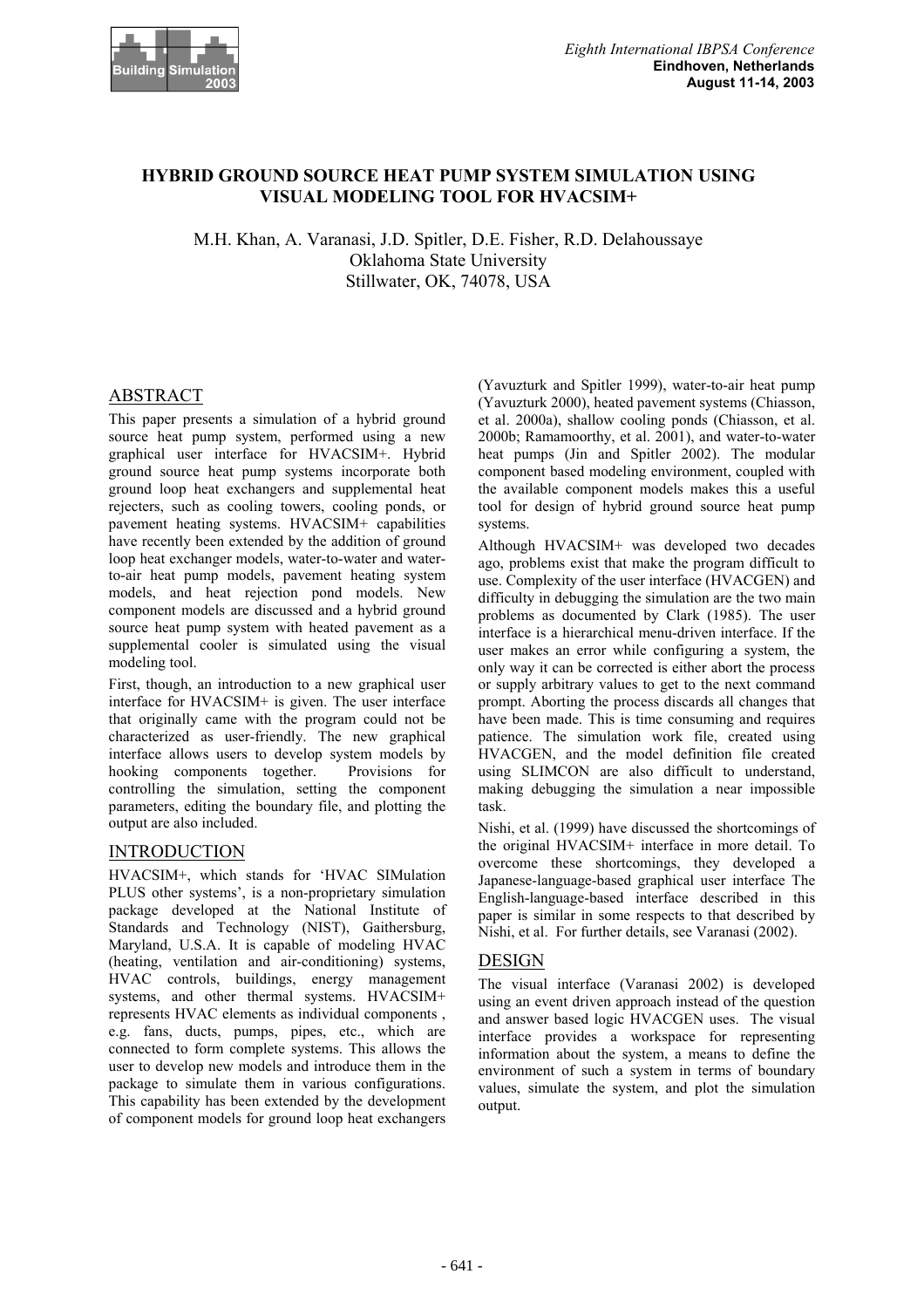The visual interface not only provides the functionality of HVACGEN, but also makes calls to SLIMCON and MODSIM (the kernel of HVACSIM+) thus eliminating the need for the user to use three different programs to build and run the simulation. Unlike HVACGEN, the visual interface doesn't require the user to keep track of the variable indices. The visual interface uses icons and pictures to represent components, boundary variables and connections between them. Reusing an old simulation file is made easy because of the components being represented as icons and pictures. An online help system supports the tool.

## IMPLEMENTATION

The core components of the application include graphical administration tools, the boundary file editor, the simulation manager, the plotting tool, and the residual reporting tool.

The graphical administration tools create components in the workspace, provide information on the component icons, perform various editing operations like cut, copy and paste, and remove icons from the workspace. These tools also handle operations like dragging components around the workspace, to provide a visually well-organized system configuration.

The boundary file editor mimic a traditional spreadsheet organizer providing editing operations and having a matrix of rows and columns, where columns represent boundary conditions and rows represent data values for all the boundary conditions at specific times.

The simulation manager analyzes the workspace for basic errors and sets up an environment for calling SLIMCON and MODSIM. The program manages the execution of SLIMCON and MODSIM in the DOS shell and tries to interpret the errors generated. Error handling is performed to interpret any errors generated. The simulation manager also modifies the output files to add additional information, like variable descriptions assigned by the user, to clearly associate data with simulation variables. There is also no need for the user to open the output files and study them manually since the interface can plot the graphs immediately after the simulation ends.

The plotting tool allows the user to select reported variables and the tool reads the variable data and the associated time values from the output file. The user has the ability to plot multiple reported variables in one graph. Routines are provided in the tool to adjust the scale and print the plots.

During a simulation, HVACSIM+ may sometimes conclude that it has converged without reaching a reasonable value of the residual. It is sometimes necessary to examine the residuals to determine whether or not the equation solutions have truly converged to acceptable values. The interface

facilitates plotting residuals both while a simulation is running as well as from a previously created Diagnostic information file.

## GRAPHICAL USER INTERFACE

The Graphical user interface (GUI) from here on referred to as the workspace, consists of scrollable screen where a system can be specified by inserting components, connecting input and output variables, specifying and connecting boundary conditions as input variables. Parameter values and initial values for components may be set in dialog boxes brought up by double-clicking on the component icons.

Figure 1 shows the available menu and toolbar options. Operations such as opening, saving and printing a workspace can be performed using the File menu. The Edit menu options provide facilities to perform operations such as cut, copy, paste, delete and find. The Settings menu allows specification of units, boundary conditions and connections selected by the user. For large and complicated simulations, involving many components, the Hide All Connections and Show All Connections menu options can be used to hide or show the connections in the workspace. The Settings menu can be used to set the simulation requirements, the locations of MODSIM and SLIMCON and the serial number for the workspace. The Boundary File Editor can be accessed through the Boundary-Conditions menu. A simulation can be initiated and executed using the Simulation menu. The simulation output can be plotted using the options in the Reports menu.



*Figure 1 Interface menu and toolbars*

The Types component library and the Boundary conditions library shown in Figure 1 can be used to insert HVACSIM+ models and boundary conditions in the workspace, respectively. These components are visually represented as icons in the workspace. The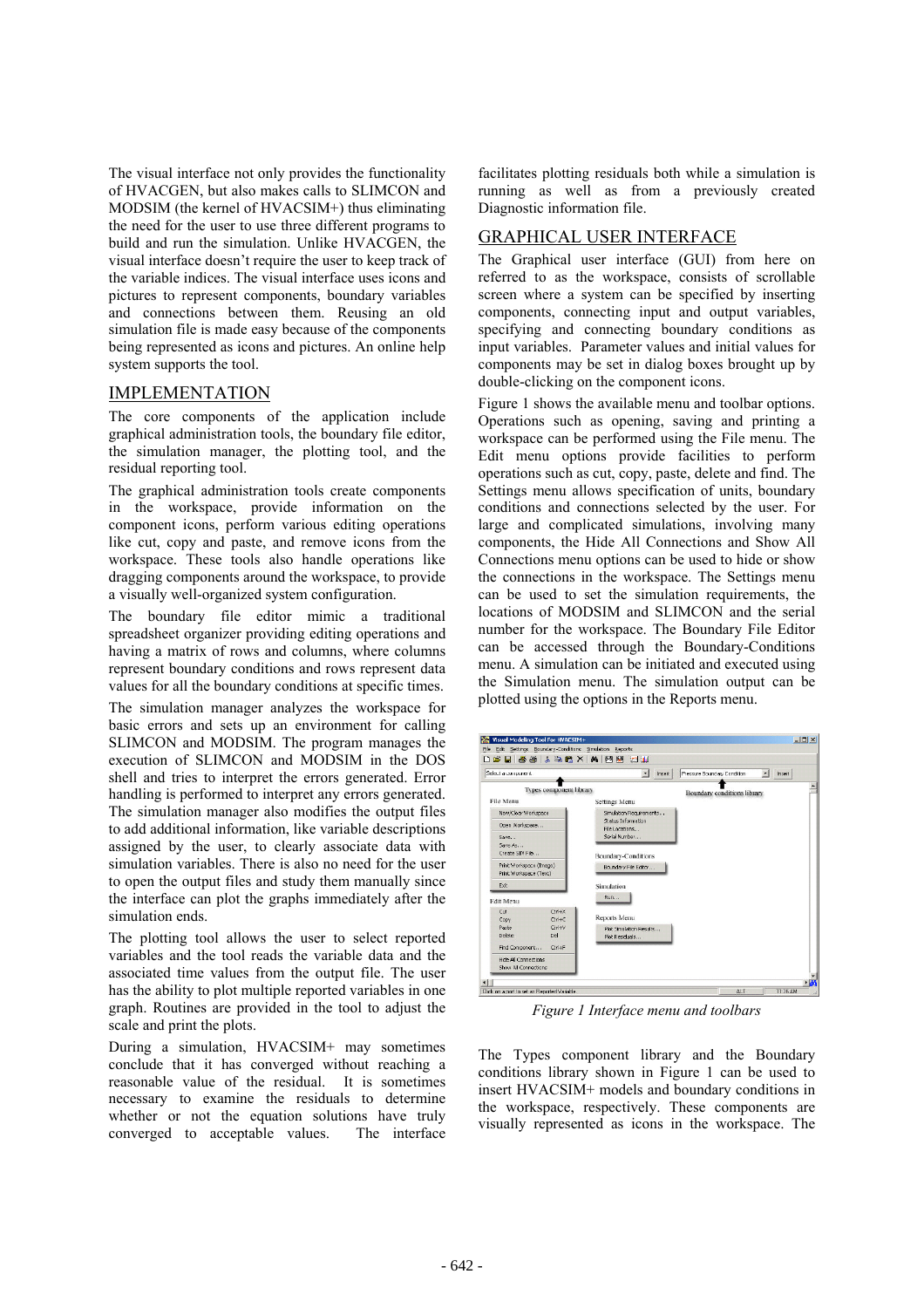

Figure 2 shows the various components and their icon descriptions using an example.

*Figure 2 Description of component icons*

The user can view or change parameter values and initial values of components in the workspace. Properties that can be set include parameter values, and Figure 3 shows a dialog box where the parameter values and initial values of an example unit have been set.

| Initial values for inputs                 |                                        |                                          |                                          |                                           |
|-------------------------------------------|----------------------------------------|------------------------------------------|------------------------------------------|-------------------------------------------|
| <b>INLET FLUID</b><br>PRESSURE            | <b>QUILET FLUID</b><br>PRESSURE        | <b>INLET FILID</b><br><b>TR/PERATURE</b> | <b>AMBIENT AIR</b><br><b>TEMPERATURE</b> | <b>OUTLET FLUID</b><br><b>TRIPERATURE</b> |
| 33.75                                     | ٩                                      | 80                                       | 20                                       | 80                                        |
| Pressure                                  | <b>Pressure</b>                        | Temperature                              | Temperature                              | Temperature                               |
| Initial values for outputs                |                                        |                                          |                                          |                                           |
| <b>OUTLET FLUID</b><br><b>TH/PERATURE</b> | <b>FULLID MASS</b><br><b>FLOW RATE</b> |                                          |                                          |                                           |
| 80                                        | Ž                                      |                                          |                                          |                                           |
| <b>Temperature</b>                        | Flou Rate                              |                                          |                                          |                                           |
| Parameters                                |                                        |                                          |                                          |                                           |
| Inside heat.<br>trancter                  | Outside heet<br>trancfor               | Thermal<br>egogeitance of                | Volume (m3)                              | Flou resistance<br>[0.001/(kg m)]         |
| 164                                       | 017                                    | 25.2                                     | 0.015                                    | 135                                       |
| Height of outlet<br>abome inter (m)       | Mode: 2=ugter.<br>$1 = 2k$             |                                          |                                          |                                           |
| O                                         | $\overline{2}$                         |                                          |                                          |                                           |

*Figure 3 Dialog used to set the parameters of units*

Two kinds of boundary conditions can be inserted in the workspace -- constant boundary conditions and time-dependent boundary conditions. The interface provides an efficient way of attaching time-dependent boundary variables to columns in the boundary file.

# EXAMPLE HYBRID GROUND SOURCE HEAT PUMP SYSTEM SIMULATION

Ground source heat pump (GSHP) systems have become increasingly popular as an efficient and environmentally friendly means of providing heating and cooling for commercial as well as residential

buildings. Compared to air source heat pumps, relatively high efficiencies may be obtained because of the naturally moderate temperatures of the earth as a source/sink, and the low temperature differences between the refrigerant and heat transfer fluid.

Particularly in warmer climates, commercial buildings are usually cooling dominated. The cooling dominance results in an imbalance between heat extracted from the ground and heat rejected to the ground. Over time, this imbalance raises the loop temperatures and reduces the heat pump COP. To rectify this problem either the ground loop heat exchanger size can be increased and/or a supplemental heat rejecter such as pavement heating system, cooling tower and shallow cooling pond can be added. Increasing the size of the ground loop heat exchanger (GLHE) increases the capital cost and may exceed space constraints. The use of a supplemental heat rejecter may allow the GLHE size to be kept relatively small, and also allow for lower fluid temperatures, and, hence, higher heat pump COP. GSHP systems which use a supplemental heat rejecter are known as hybrid ground source heat pump (HGSHP) systems.

Design of HGSHP systems is complicated by the large number of degrees-of-freedom. The GLHE size, supplemental heat rejecter size, equipment capacity, control strategy, etc. all affect the design. The continuously changing environmental conditions and building loads combined with the very large time constant of the GLHE make it very difficult to do any near-optimal design without the aid of system simulation. Two previous studies that utilized TRNSYS investigated performance of HGSHP systems with cooling towers (Yavuzturk and Spitler 2000) and cooling ponds (Ramamoorthy, et al. 2001).

In this paper, we look at performance of an HGSHP system that utilizes a pavement heating system as a supplemental heat rejecter.

## **1. System Description**

The example building has an area of is  $1,320m^2$  and is located in Tulsa, OK. The hourly annual building heating loads (+) and cooling loads (-), shown in Figure 4, were calculated using BLAST (1986). The following approach was taken:

i) Eight different thermal zones were identified in the building. For each zone, a single zone draw through fan system is specified. The total coil loads obtained are assumed to be equal to the loads to be met with the heat pumps.

ii) The occupancy is 1 person per  $9.3 \text{ m}^2$  with a heat gain of 131.9 W, 70% of which is radiant, on an office occupancy schedule.

iii) Equipment heat gains are  $12.2 \text{ W/m}^2$ , lighting heat gains are 12.2 W/m<sup>2</sup>, both on an office schedule.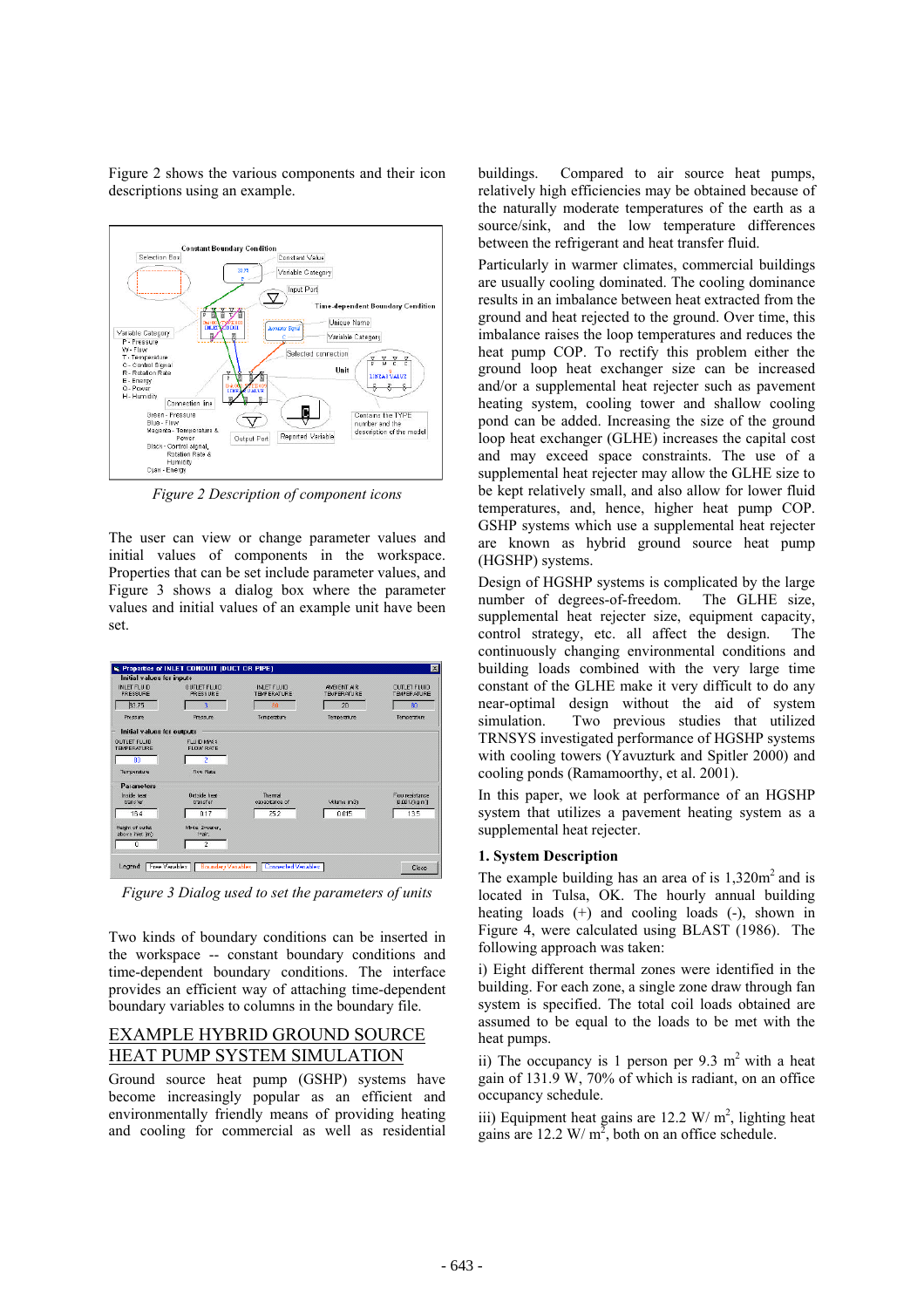

*Figure 4 Annual hourly building loads for the example building*

Figure 5 shows a schematic of the hybrid GSHP system. The system uses a pavement heating system (Chiasson, et al. 2000a) as a supplemental heat rejecter. The pavement heating system would consist of hydronic tubing embedded in the concrete parking lot or sidewalk. The only additional capital cost is the cost of the tubing, its installation, an additional circulating pump, and additional controls.



*Figure 5 Hybrid ground source heat pump system component configuration diagram*

An equation fit model, based on manufacturer's catalog data was used for the heat pump, a Trane WPVD 150. The model determines exiting fluid temperature and power consumption based on the entering fluid temperature, cooling or heating load, and the fluid flow rate. A correction factor provided by the manufacturer for antifreeze was taking into account in calculating the coefficients for the heat pump.

The ground loop heat exchanger (GLHE) model is that described by Yavuzturk and Spitler (1999), which is an extension of the long-time step temperature response

factor model of Eskilson (1987). Typical values for ground conductivity, borehole diameters, pipe diameters, grout thermal conductivity, etc. were taken from Yavuzturk and Spitler (2000). The number of boreholes and length of the ground loop heat exchanger for the base case was determined so that the maximum entering fluid temperature would not exceed 35ºC.

The circulating pump was sized to maintain a flow of approximately 0.22 kg/s in each borehole. This flow rate was chosen to maintain turbulent flow over the expected range of temperatures. However, the mass flow rate was determined at each time step, as discussed in the next section.

For cases where a supplemental heat rejecter was used, the cross-linked polyethylene hydronic tubing was embedded in a 200 mm thick concrete slab, at a depth of 76 mm, spaced 152 mm apart. The number of circuits and length per circuit vary.

For the hybrid system, the size of the ground loop heat exchanger, the size of the supplemental heat rejecter, and the system operating strategy are interdependent. Future research may be aimed at optimal sizing strategies. For the present study, the GLHE has been reduced in size to be approximately correct if the annual heat extraction remains the same, but the annual heat rejection is reduced to balance the heat extraction.

The decision to turn on the supplemental heat rejecter is based on the differential control strategy developed and shown to perform well for HGSHP systems with cooling towers by Yavuzturk (1999). The controller turns on the secondary loop when the difference between the heat pump exiting fluid temperature and pavement exiting fluid temperature exceeds 5ºC, and is turned off when the difference falls below 0ºC.

#### **2. Simulation**

Three cases were simulated to predict the system performance over a period of 10 years and to evaluate the impact of using different size pavement heating systems as a supplemental heat rejecter. Each case is discussed below, along with the associated simulation issues.

**Case 1 (base case):** The base case is a GSHP system with no supplemental heat rejecter. Based on the 35ºC maximum design EFT, a square borehole field with 16 boreholes, each 73.2 m deep and spaced 3.7 m apart was selected. The heat transfer fluid was water. A circulating pump was selected that would provide a design flow rate of 3.52 kg/s. The system consists of a heat pump, a GLHE, pipe and fitting models and a circulating pump.

An important aspect of the system simulation is choosing the method for determining the fluid mass flow rate. The simplest approach would be to simply set the flow rate, and assume a fixed value. However,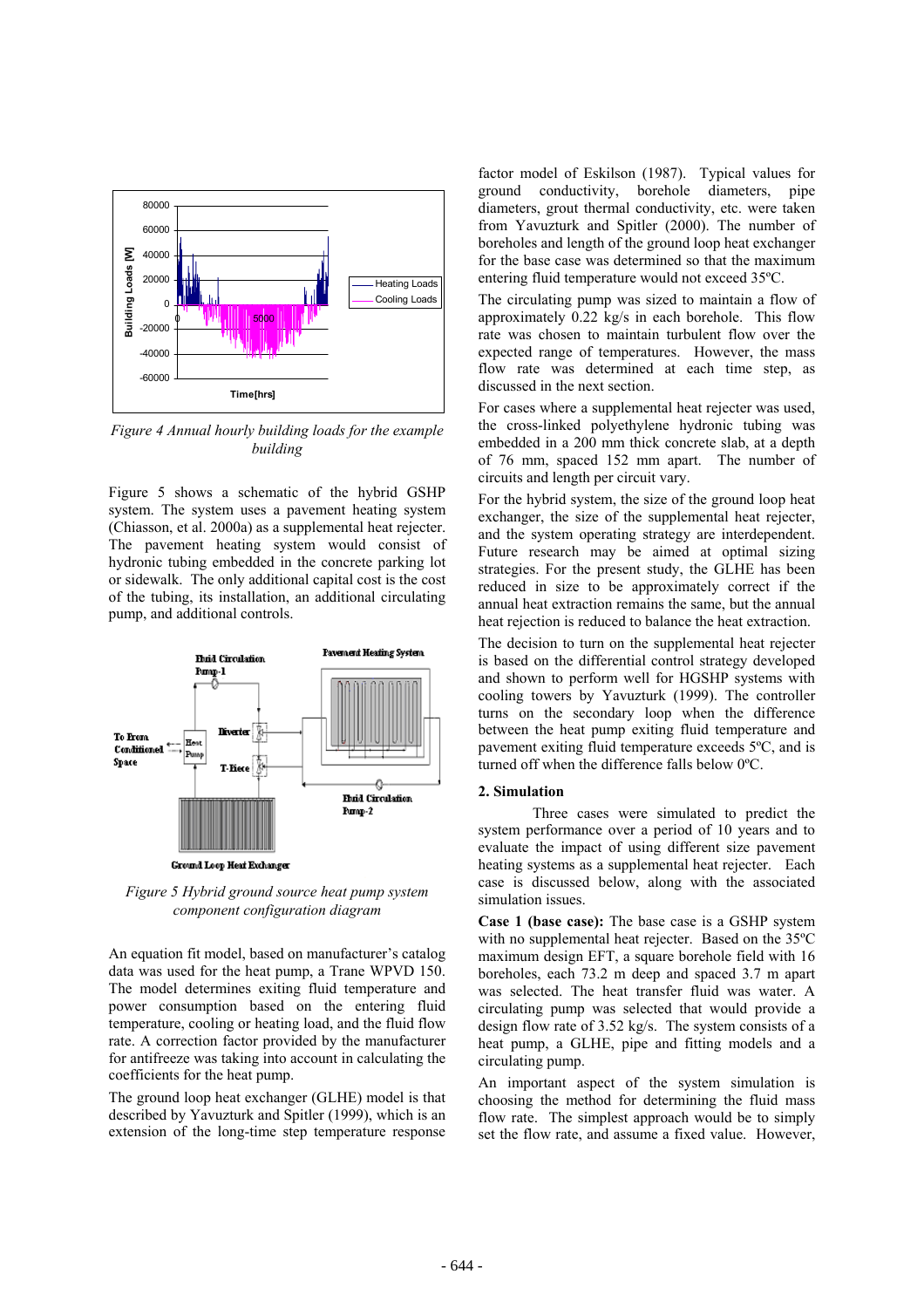the flow rate will vary over the year as fluid temperatures, densities and viscosities change. This may be relatively unimportant with pure water, but it was thought that it may be significant when a water/propylene glycol mixture is used, as in cases 2-3.

Issues related to solving mass flow rates and pressure differences simultaneously with temperatures and energy flows in duct/pipe networks have been discussed at some length by Chen, et al. (1999). They developed a separate flow rate and pressure calculation module with its own solution procedure, which allowed them to keep the flow rate solution inside the same superblock as the rest of the system. We have used a simpler, but less powerful procedure. First, component models for pipes and fittings were developed that took mass flow rates as input variables and gave pressure drops as output variables were developed. Second, a dimensionless model of a centrifugal circulation pump was developed that gives mass flow rate as an output with pressure rise as an input. Using a simple pressure drop summing component and a mass flow dividing component, the flow network was configured as a separate superblock.

In the visual modeling tool, the entire system is configured as shown in Figure 6. The flow network is comprised of the components on the right side of the screen. The flow network represents some balance between lumping everything together and showing every component. The heat pump and fittings on two different size pipes are represented as three different fittings. The U-tubes are represented by a single pipe (with the total mass flow rate divided by sixteen in the mass flow dividing component); the supply and return pipes are each represented separately.

**Case 2:** The system was simulated with a reduced GLHE size (a square 9 borehole field with the same spacing and depth as Case 1) and a pavement heating system. The pavement fluid circuit is turned on by switching the pump 2 (shown in figure 5) whenever the difference between the heat pump exiting fluid temperature and the outlet fluid temperature of the slab hit an upper setpoint of  $5^{\circ}$ C and is turned off when this difference hits a lower setpoint of  $0^{\circ}$ C. The heat transfer fluid was water with 30% propylene glycol as antifreeze, necessary to prevent the water in the slab from freezing if the system is turned off. The system was setup using the visual modeling tool as shown in Figure 7.



*Figure 6 System configuration in the visual modeling tool- Case1*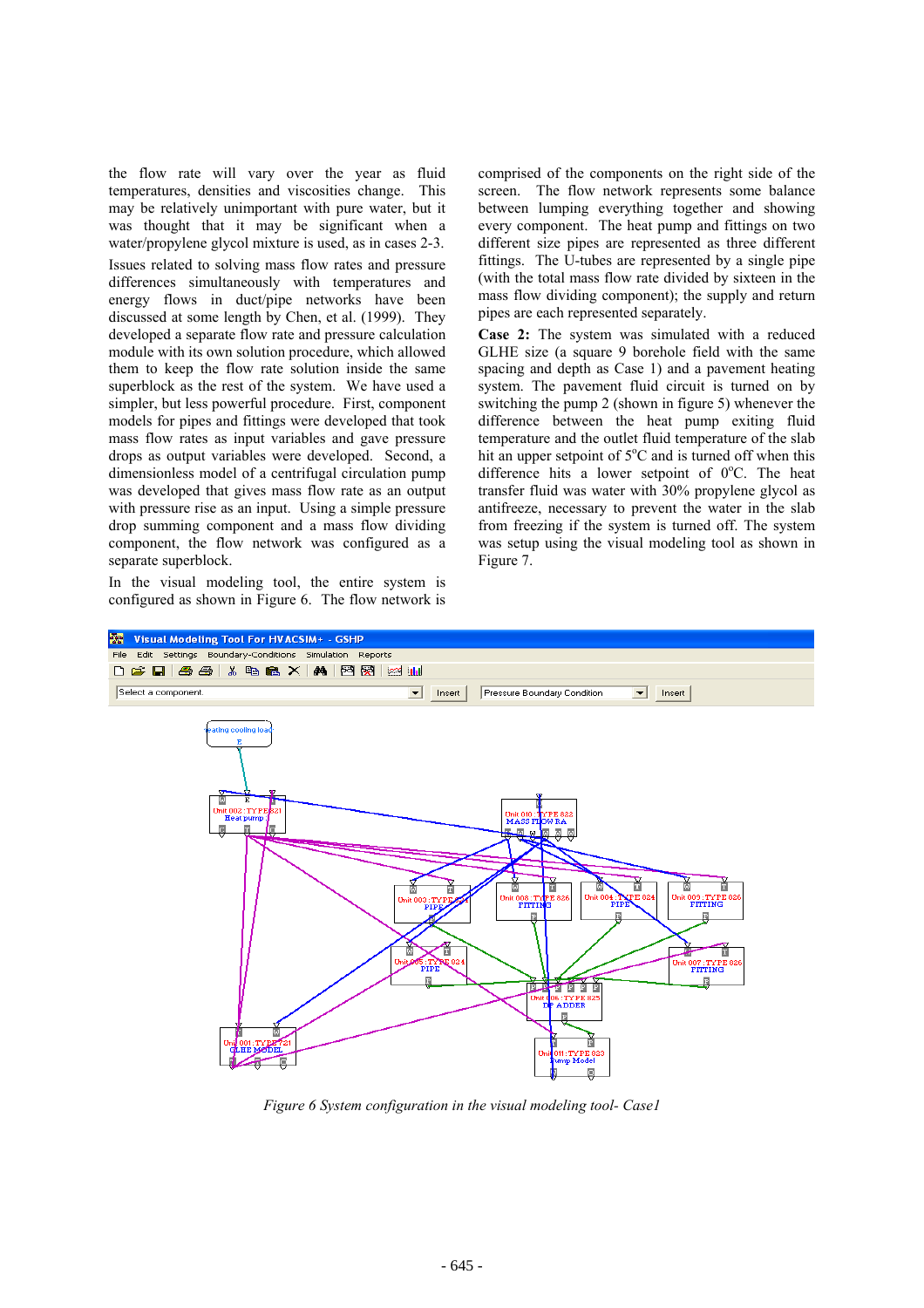

*Figure 7 System Configuration- Case 2 and 3* 

**Case 3:** The size of the pavement was increased to see the effect of providing more supplemental cooling on the heat pump power consumption. The pavement area was increased to 48m2 with 26 flow circuits and each circuit having 3 pipe passes.

are given. Since the circulating pump power varies negligibly, only the average value is given.

*Table 1 Summary of design parameters for each simulation case*

| Case  | of<br>No<br><b>Boreholes</b> | <b>Borehole</b><br>Depth<br>m | Pavement<br>Area<br>$\mathbf{M}^2$ | <b>Flow</b><br><b>Circuits</b><br>$\gamma$ pipe<br>length<br>per<br>circuit(m) |
|-------|------------------------------|-------------------------------|------------------------------------|--------------------------------------------------------------------------------|
| Casel | 16(4x4)                      | 73.2                          | N/A                                | N/A                                                                            |
| Case2 | 9(3x3)                       | 73.2                          | 36                                 | 19/18                                                                          |
| Case3 | 9(3x3)                       | 73.2                          | 48                                 | 26/24                                                                          |

## **Results**

Table 2 summarizes the power consumption of the heat pump and the circulating pump for each case. Since the heat pump power varies somewhat from year to year, both the first year and tenth power consumptions

*Table 2 Heat pump and circulating pump power consumption.*

| Case   | Annual Heat pump<br>power consumption<br>(kWh) |                | Annual<br>average<br>circulating<br>pump<br>power consumption<br>(kWh) |           |
|--------|------------------------------------------------|----------------|------------------------------------------------------------------------|-----------|
|        | $1st$ year                                     | $10^{th}$ year | Circuit 1                                                              | Circuit 2 |
| Case 1 | 13,727                                         | 14,104         | 7,771                                                                  | N/A       |
| Case 2 | 15,129                                         | 15,627         | 4,146                                                                  | 351       |
| Case 3 | 14,970                                         | 15,243         | 4,146                                                                  | 335       |

**Case 1 (base case):** Figure 8 shows the variation of heat pump EFT over the ten-year simulation period. The maximum EFT for the first year is  $31^{\circ}$ C and rises to  $34^{\circ}$ C for the  $10^{\text{th}}$  year.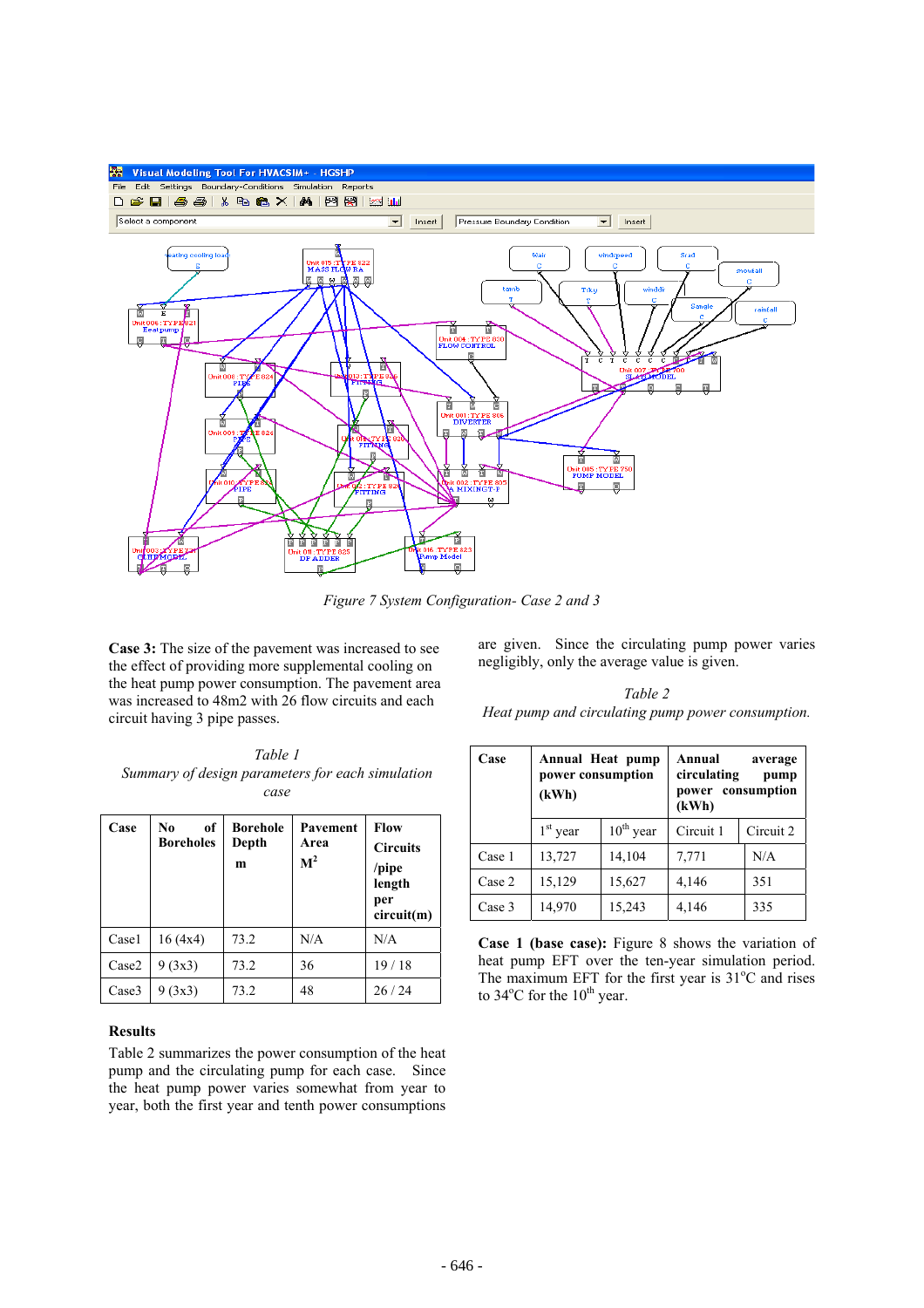

*Figure 8 Entering fluid temperature to the Heat Pump(o C) - Case1*

**Case 2:** The EFT for the heat pump is shown in Figure 9. The EFT are somewhat higher than for Case 1, indicating the supplemental heat rejecter does not fully compensate for the reduction in GLHE size. However, the total power costs are somewhat lower than for Case 1 – because the smaller GLHE has a smaller total flow rate, the pumping costs are significantly reduced. On the other hand, the heat pump performance is also reduced by the lower flow rate.



*Figure 9 Entering fluid temperature to the Heat Pump(o C) - Case 2*

**Case 3:** An increase of a third in the pavement heating system leads to fairly slight decreases in the EFT and about a 1% decrease in heat pump power consumption.



*Figure 10 Entering fluid temperature to the Heat*  $Pump(^{\circ}C) - Case 3$ 

A complete life cycle cost analysis is beyond the scope of the paper. However, it might be noted that using the same economic assumptions as Yavuzturk and Spitler (2000) the reduction in first cost by eliminating 7 boreholes is approximately \$10,000. The incremental cost of a 36  $m^2$  pavement heat exchanger is expected to be approximately \$2,000-\$3,000. (This does not include the cost of the pavement, just the incremental cost for adding hydronic tubing, controls, and a second circulating pump.) In addition, a small annual savings, about \$150 in electricity is also obtained.

Furthermore, the HGSHP system also results in some snow-melting. The model is capable of predicting snow-melting, although it cannot account for snow plowing or shoveling. If no other snow removal is performed, an unheated concrete slab will be snow or ice-covered for about 175 hours during a typical Tulsa year. When using the slab for heat rejection, this is reduced to about 115 hours.

One other aspect of the simulation may also be commented upon. The system was modeled with variable flow, where the variations in flow were only due to changes in viscosity. Even with a mixture of water and 30% propylene glycol, which changes viscosity by a factor of three in the range of fluid temperatures encountered in the system, the change in flow rate is fairly small. The flow only varied within a 3% band over the course of the simulation. This is partly dependent on the design operating point of the pump; flow rates may vary more in other systems.

When the simulation was simplified by assuming a fixed mass flow rate, the heat pump entering fluid temperatures varied negligibly, and, for cases 2 and 3, the predicted heat pump power varied less than 1.5%. So, the variable flow rate simulation may be unnecessarily complex.

#### **CONCLUSIONS**

A graphical user interface has been developed for HVACSIM+. This significantly reduces user effort in